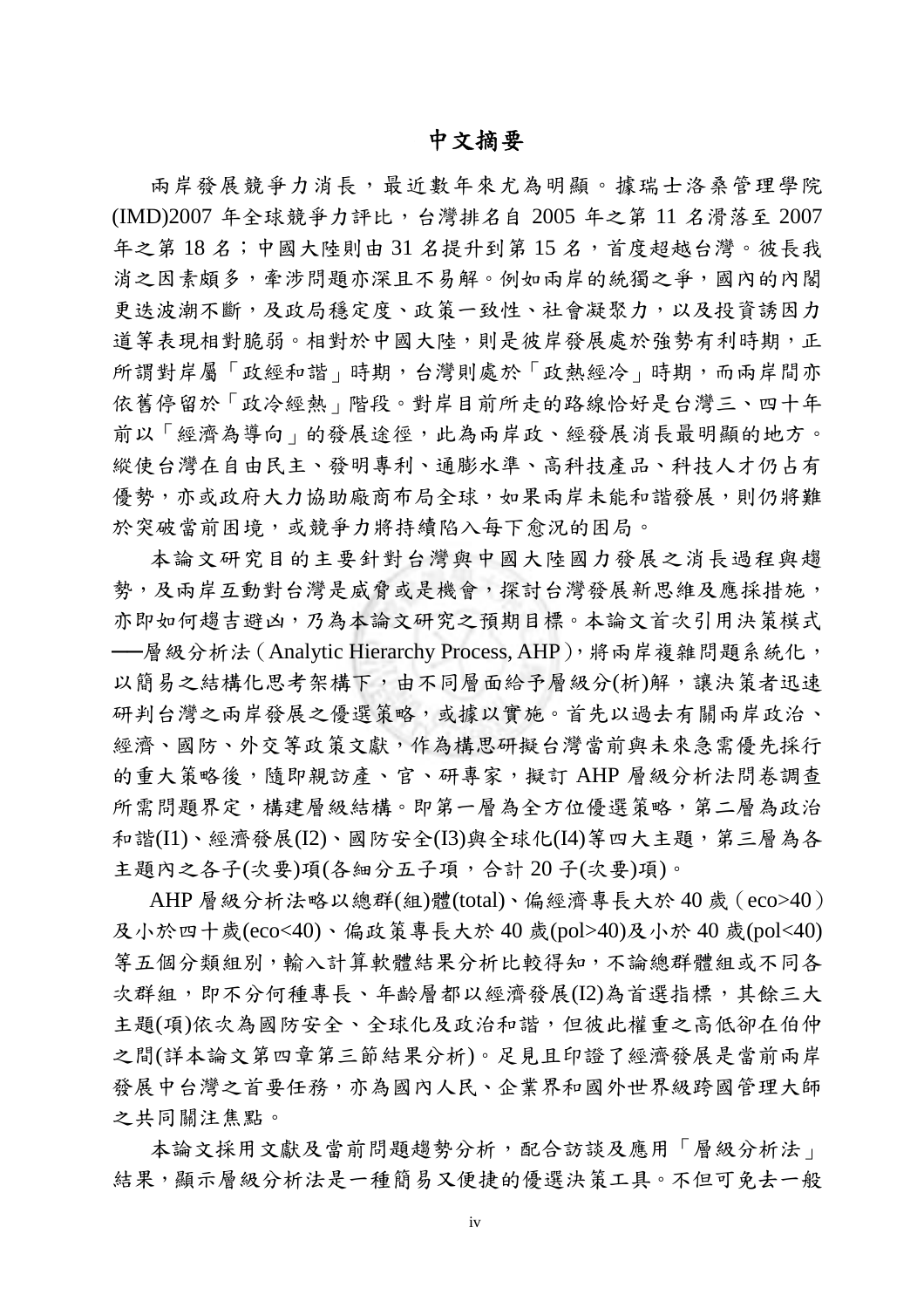繁複卷數、人力之累,且其分析結果雖僅具少數專家卓見,卻能充分反映多 數人的看法和企求目標,也頗符合「二八法則」管理關鍵原則,值得推廣應 用。本論文研究之結論與建議事項,或可提供有關當局施政之參考。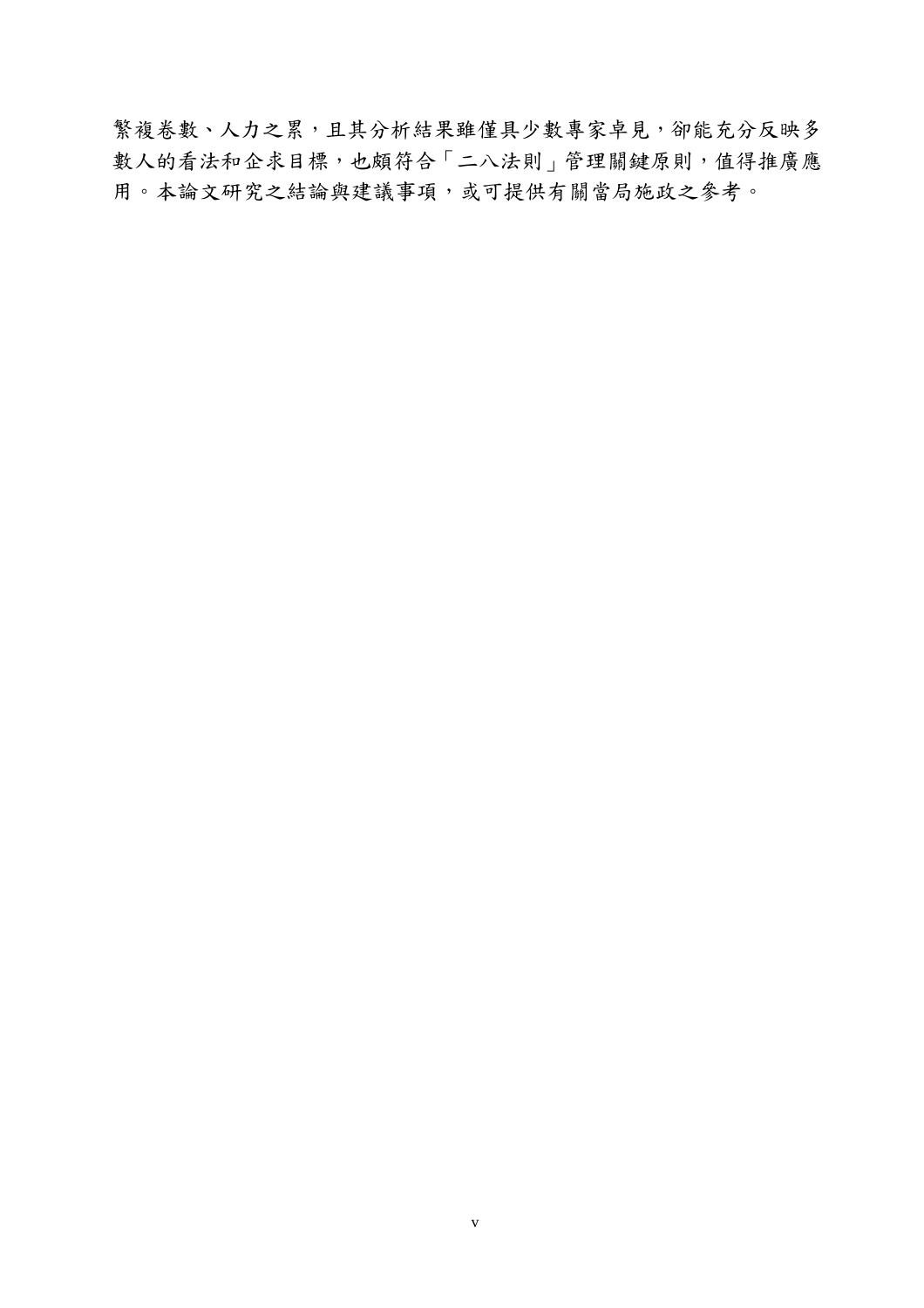## **Abstract**

The rise and fall of competitiveness between China and Taiwan has fluctuated dramatically in recent years. According to the latest IMD World Competitiveness Scoreboard 2007 (published on May 10th 2007), the ranks of Taiwan dropped from 11th in 2005 to 18th in 2007. On the contrary, China's rank increased from 31st to 15th in the corresponding period of time. This is the first time China's ranking overtook Taiwan. There are a lot of factors involved of the rise in China and the fall of Taiwan; the problems involved are complicated and hard to solve. There are numerous examples, such as the disputes about Taiwan's cross strait status, the frequent change of the cabinets in Taiwan, as well as the political instability, policy inconsistency, the social cleavage, and the lack of attraction for investment in Taiwan. These problems have only improved a little when they are compared to China's progress. China is in the stage of fast development, and both of the political and economical circumstances are in harmony. In contrast, the Taiwan government has focused on political issues rather than how to solve economical problems in the recent years. In addition to this, the cross-strait issues focus more on economical than political issues. Now, the road taken by China, happens to be the road that was taken by Taiwan government, which emphasized "economical-oriented policies" 30 to 40 years ago. This is the most noticeable aspect of the comparison of political and economical development across the strait. Taiwan has the advantage in freedom, patents, the inflation situation, high-tech products, and technology elites. The Taiwan government also spares no effort in assisting companies' global layout. If the cross-strait situation cannot be improved, the current situation will be difficult to solve. In the end, the competitiveness of Taiwan will worsen.

The target of this thesis lies on analysis of the process and tendency of rise and fall of national power across the strait, as well as discussion about whether or not cross-strait cooperation is a threat or an opportunity for Taiwan. It discusses the new thinking and measures of development that Taiwan should take. In other words, how to make good decisions and avoid bad policies is the goal of this thesis. This is the first time the Analytic Hierarchy Process (AHP) is adopted to systematize complicated problems cross strait. By using simplified structural thinking, different levels of problems are analyzed by the AHP. This way, policy makers can judge what are strategies are better to take for cross strait